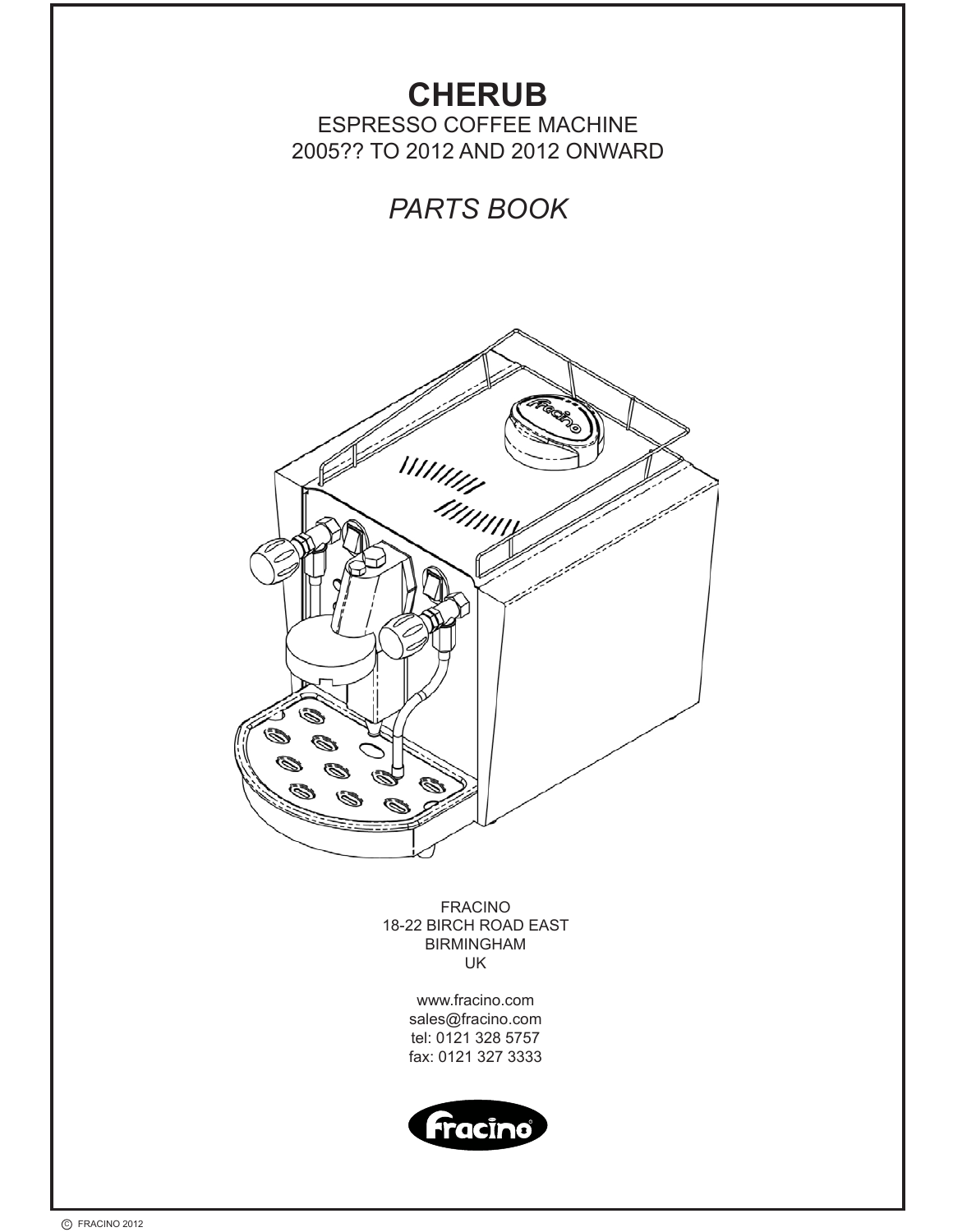# **CONTENTS**

| $1 - 2$   | <b>BODYWORK</b>      |
|-----------|----------------------|
| $3 - 4$   | <b>CHASSIS</b>       |
| $5-6$     | <b>BOILER</b>        |
| $7 - 8$   | <b>GROUP</b>         |
| $9 - 10$  | <b>MANIFOLD</b>      |
| $11 - 12$ | STEAM & WATER VALVES |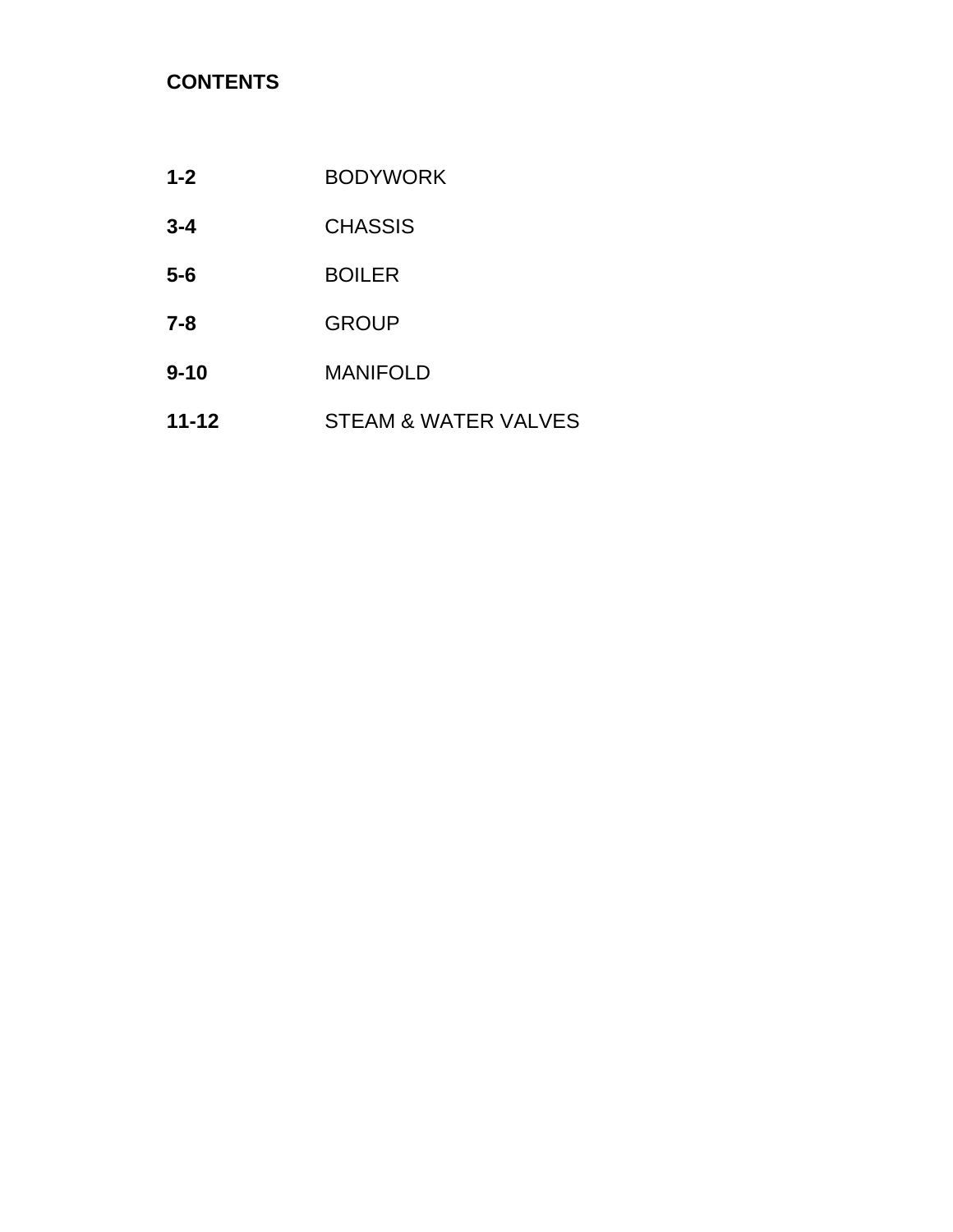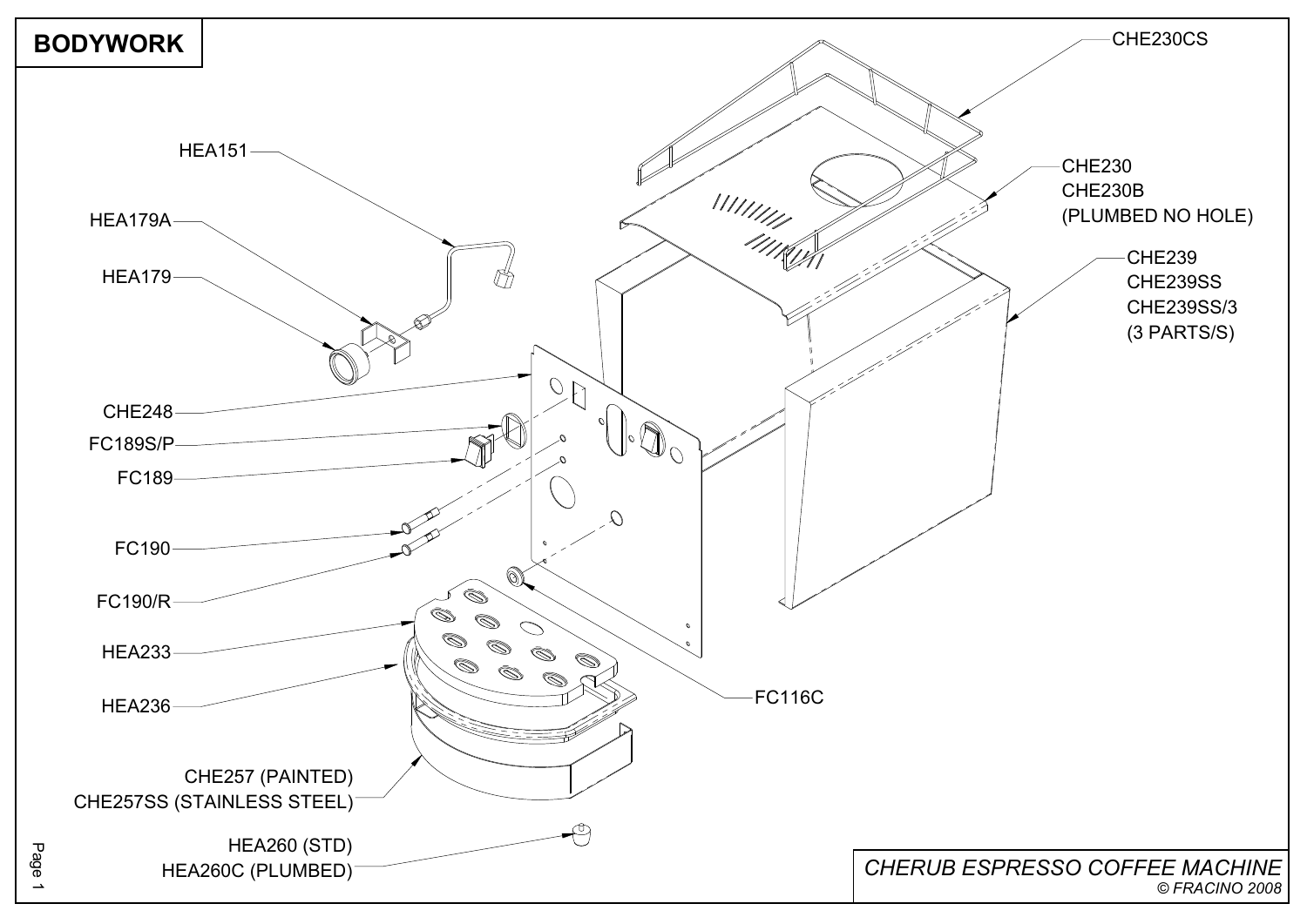### **BODYWORK**

| PART NO.        | <b>DESCRIPTION</b>                              | <b>QUANTITY</b> |
|-----------------|-------------------------------------------------|-----------------|
| <b>CHE230</b>   | <b>Top Tray</b>                                 |                 |
| <b>CHE230B</b>  | Top Tray (plumbed, no hole)                     |                 |
| CHE230CS        | <b>Cup Guard</b>                                | 1               |
| <b>CHE239</b>   | <b>Bodywork</b>                                 |                 |
| <b>CHE239SS</b> | Bodywork (stainless steel)                      |                 |
| CHE239SS/3      | Bodywork (3 part stainless steel)               |                 |
| <b>CHE248</b>   | <b>Front Panel</b>                              | 1               |
| <b>CHE257</b>   | Drip Tray Support Band (painted)                |                 |
| CHE257SS        | <b>Drip Tray Support Band (stainless Steel)</b> |                 |
| <b>FC116C</b>   | Grommet                                         | 1               |
| FC189           | <b>Switch</b>                                   | $\overline{2}$  |
| <b>FC189S/P</b> | <b>Switch Surround</b>                          | $\overline{2}$  |
| FC190           | Neon Amber                                      |                 |
| <b>FC190/R</b>  | Inner Drip Tray                                 |                 |
| <b>HEA151</b>   | Pressure Gauge to Boiler Pipe                   |                 |
| <b>HEA179</b>   | <b>Pressure Gauge</b>                           |                 |
| HEA179A         | <b>Pressure Gauge Bracket</b>                   |                 |
| <b>HEA233</b>   | Neon Red                                        | $\overline{2}$  |
| <b>HEA236</b>   | <b>Outer Drip Tray</b>                          | 1               |
| <b>HEA260</b>   | Foot (Std.)                                     | 6               |
| <b>HEA260C</b>  | Foot (Plumbed)                                  |                 |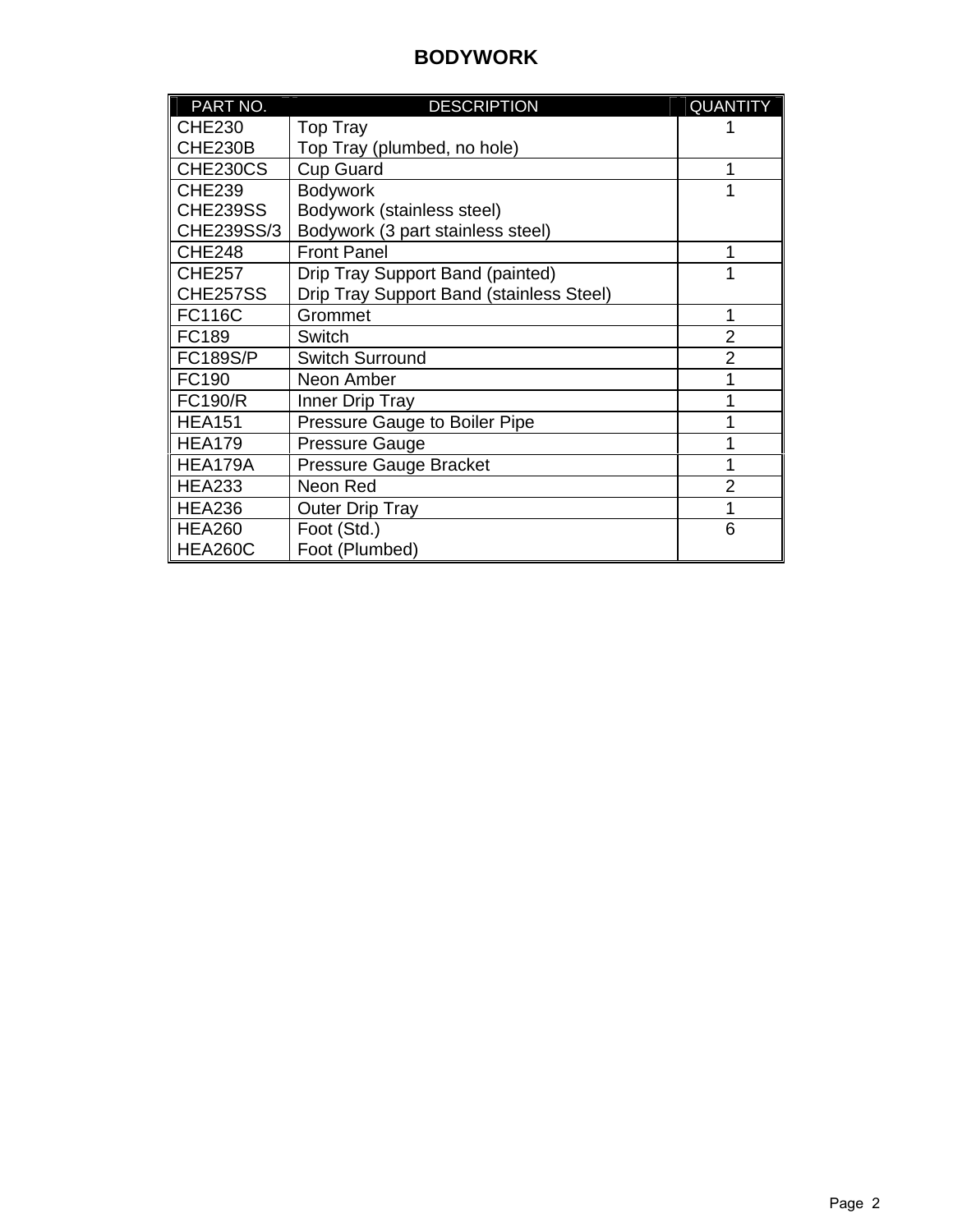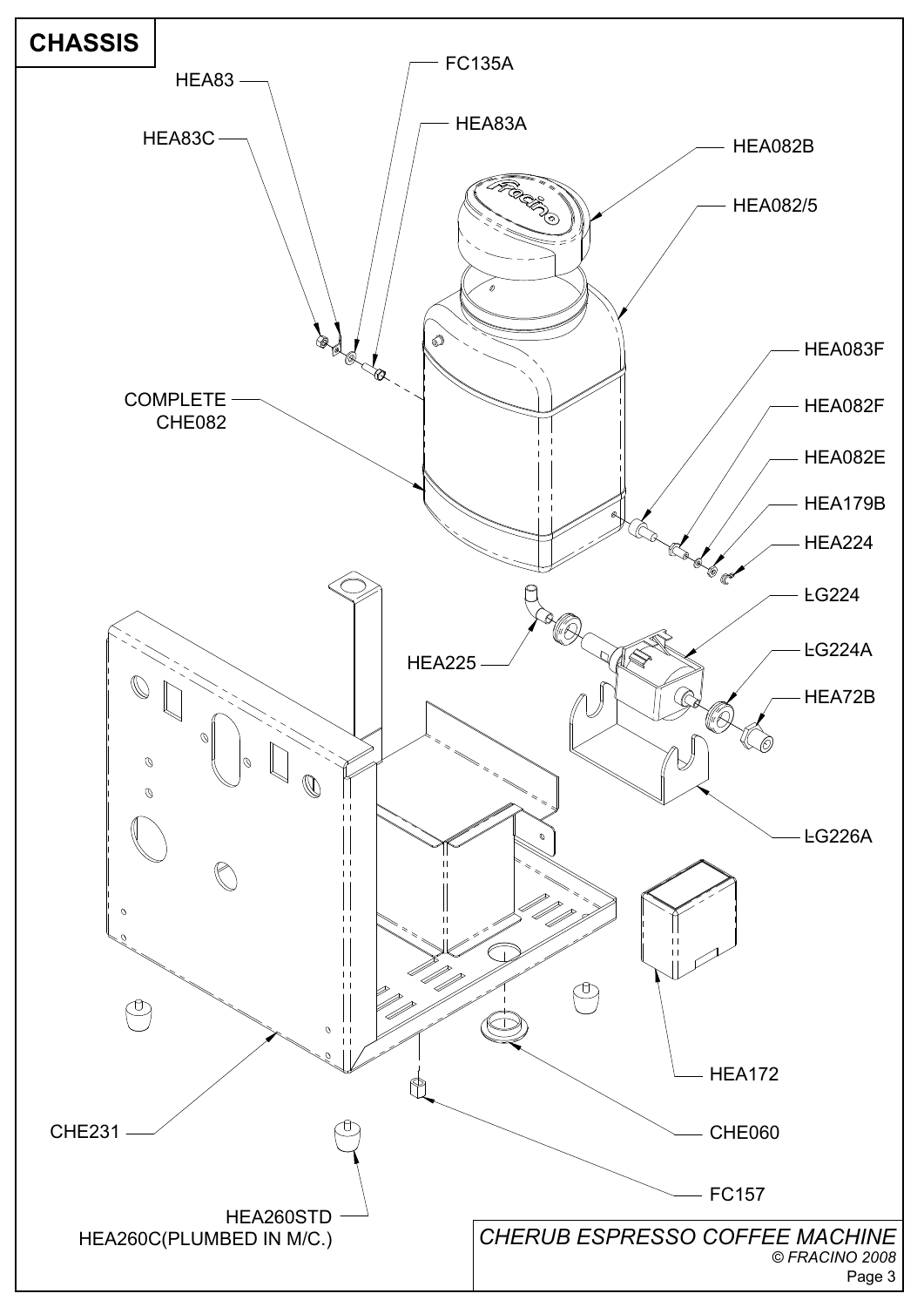## **CHASSIS**

| PART NO.        | <b>DESCRIPTION</b>                       | <b>QUANTITY</b> |
|-----------------|------------------------------------------|-----------------|
| <b>CHE060</b>   | <b>Blank</b>                             |                 |
| <b>CHE231</b>   | Chassis                                  |                 |
| CHEO82          | <b>Complete Water Container Assembly</b> | 1               |
| <b>FC135A</b>   | Sealing Washer                           | $\overline{2}$  |
| FC157           | Cable Gland 90°                          | 1               |
| <b>HEA082/5</b> | <b>Water Container</b>                   | 1               |
| HEA082A         | <b>Sealing Washer</b>                    | $\overline{2}$  |
| HEA082B         | <b>Water Container Lid</b>               | 1               |
| HEA082F         | <b>Tube Connector Water Container</b>    | $\overline{2}$  |
| HEA083F         | <b>Water Container Filter</b>            | 1               |
| HEA72B          | Pump Fitting plumbed m/c                 | 1               |
| <b>HEA172</b>   | <b>Electronic Water Controller</b>       | 1               |
| HEA179B         | Lock Nut                                 | $\overline{2}$  |
| <b>HEA224</b>   | Hose Clip                                | $\overline{2}$  |
| <b>HEA225</b>   | Elbow                                    | 1               |
| HEA83           | <b>6.3 FASTON CONNECTOR</b>              | $\overline{2}$  |
| <b>HEA260</b>   | Foot (Std.)                              | 6               |
| <b>HEA260C</b>  | Foot (Plumbed in m/c.)                   |                 |
| HEA83A          | M4 Bolt                                  | $\overline{2}$  |
| HEA83C          | M4 Locknut                               | $\overline{2}$  |
| LG224           | Pump                                     | 1               |
| <b>LG224A</b>   | <b>Pump Rubber Grommet</b>               | $\overline{2}$  |
| <b>LG226A</b>   | <b>Pump Mounting Bracket</b>             | 1               |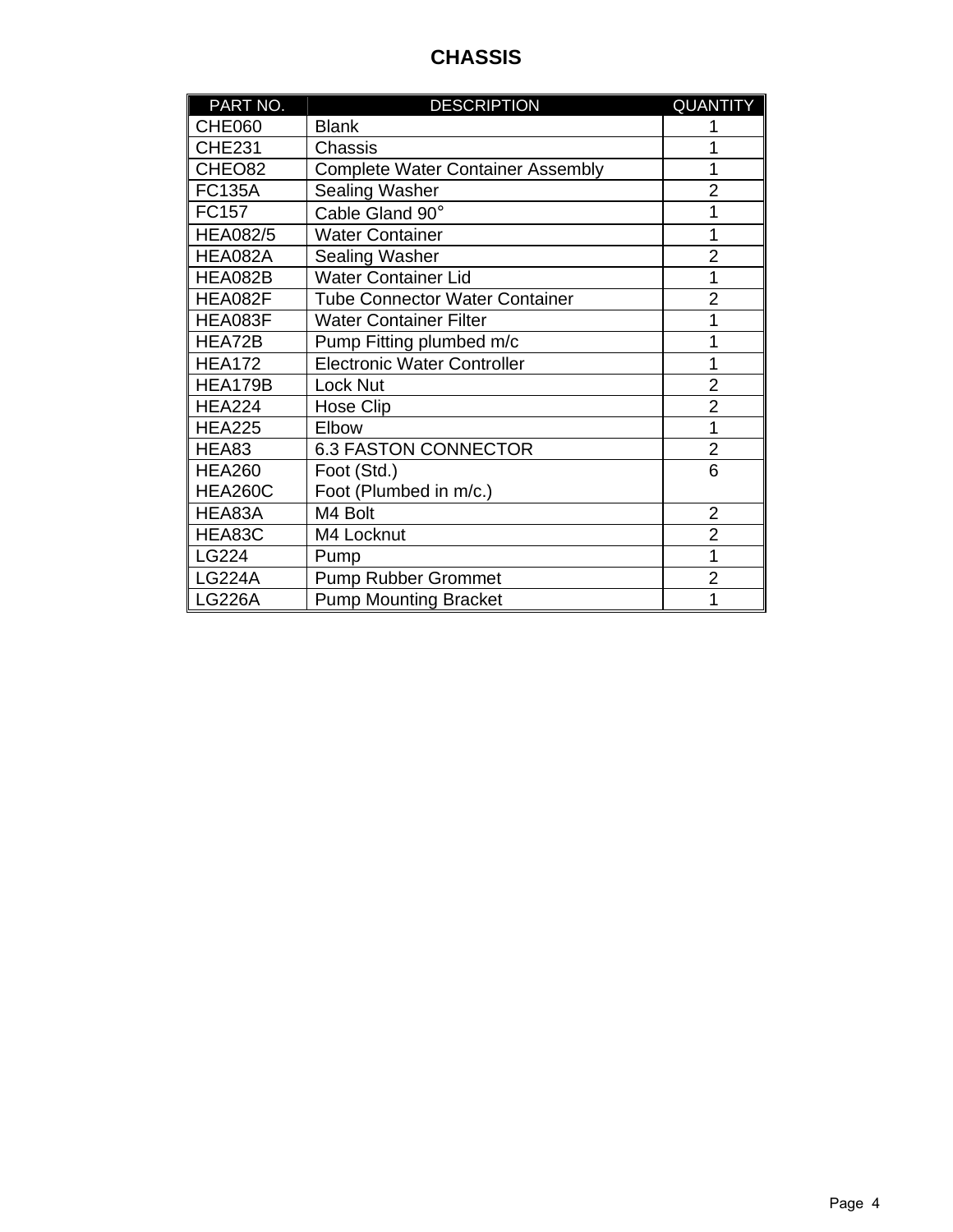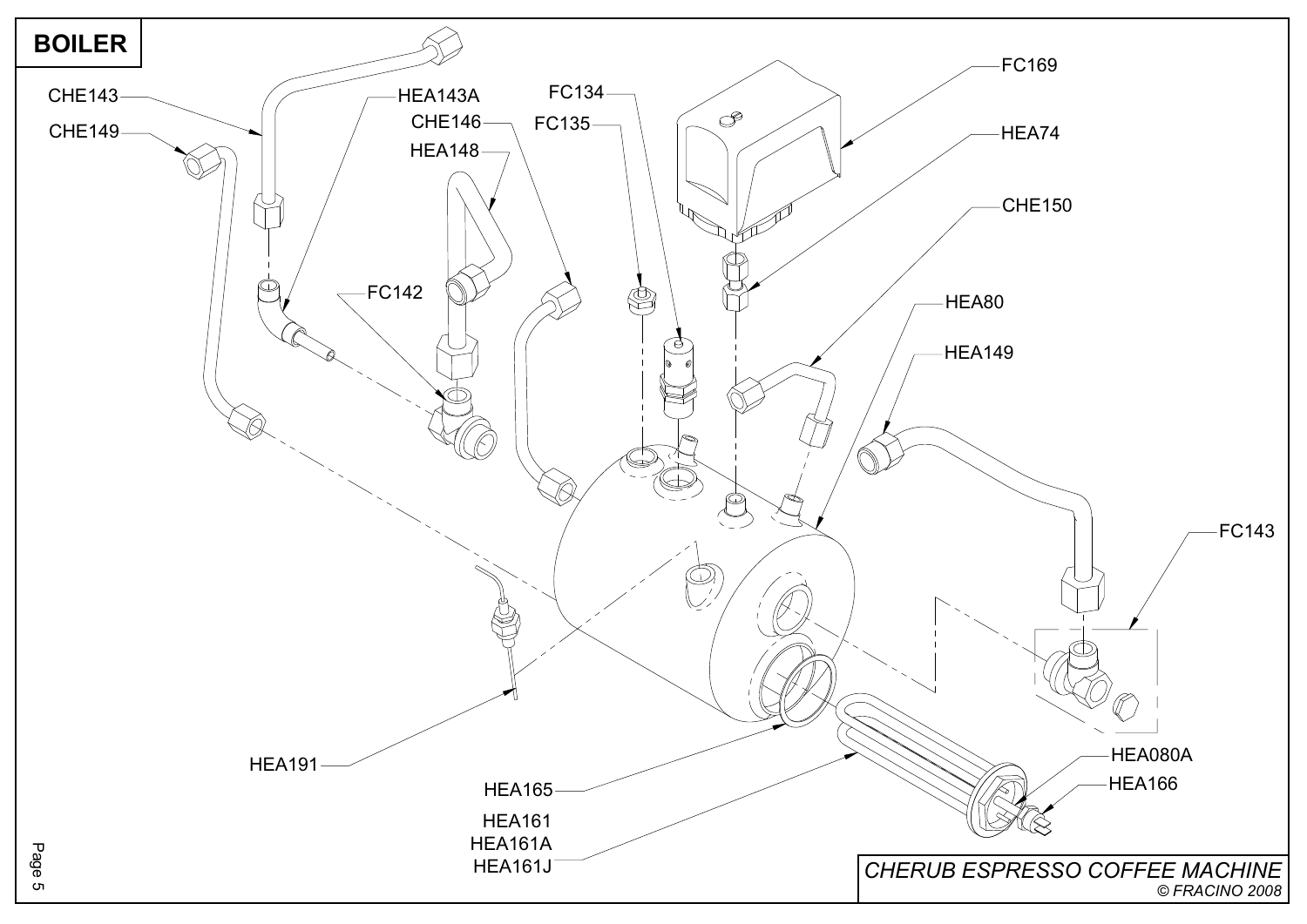## **BOILER**

| PART NO.       | <b>DESCRIPTION</b>                   | <b>QUANTITY</b> |
|----------------|--------------------------------------|-----------------|
| <b>CHE143</b>  | Manifold to Heat Exchanger Pipe      |                 |
| <b>CHE146</b>  | Solenoid to Boiler Pipe              |                 |
| <b>CHE149</b>  | Water Valve to Boiler Pipe           |                 |
| <b>CHE150</b>  | Steam Valve to Boiler Pipe           |                 |
| FC134          | Safety Valve Sealed 1.6 - 1.8 bar    |                 |
| FC135          | <b>Air Release Valve</b>             |                 |
| FC142          | <b>Heat Exchanger Elbow</b>          |                 |
| FC143          | <b>Heat Exchanger Elbow</b>          |                 |
| FC169          | <b>Pressure Switch</b>               |                 |
| HEA080A        | <b>High Limit Stat Mounting Stud</b> |                 |
| HEA143A        | Elbow                                |                 |
| <b>HEA148</b>  | Heat Exchanger to Group Pipe Left    |                 |
| <b>HEA149</b>  | Heat Exchanger to Group Pipe Right   |                 |
| <b>HEA161</b>  | Element 2.85KW 230V                  |                 |
| HEA161A        | Element 2.4 KW 240V                  |                 |
| <b>HEA161J</b> | Element 1.4 KW 100V                  |                 |
| <b>HEA165</b>  | <b>Element Gasket</b>                |                 |
| <b>HEA166</b>  | <b>High Temp Limit Stat</b>          |                 |
| <b>HEA191</b>  | Probe                                |                 |
| HEA74          | 1/4 x 1/4 Tube Stub Connector        |                 |
| HEA80          | <b>Boiler</b>                        |                 |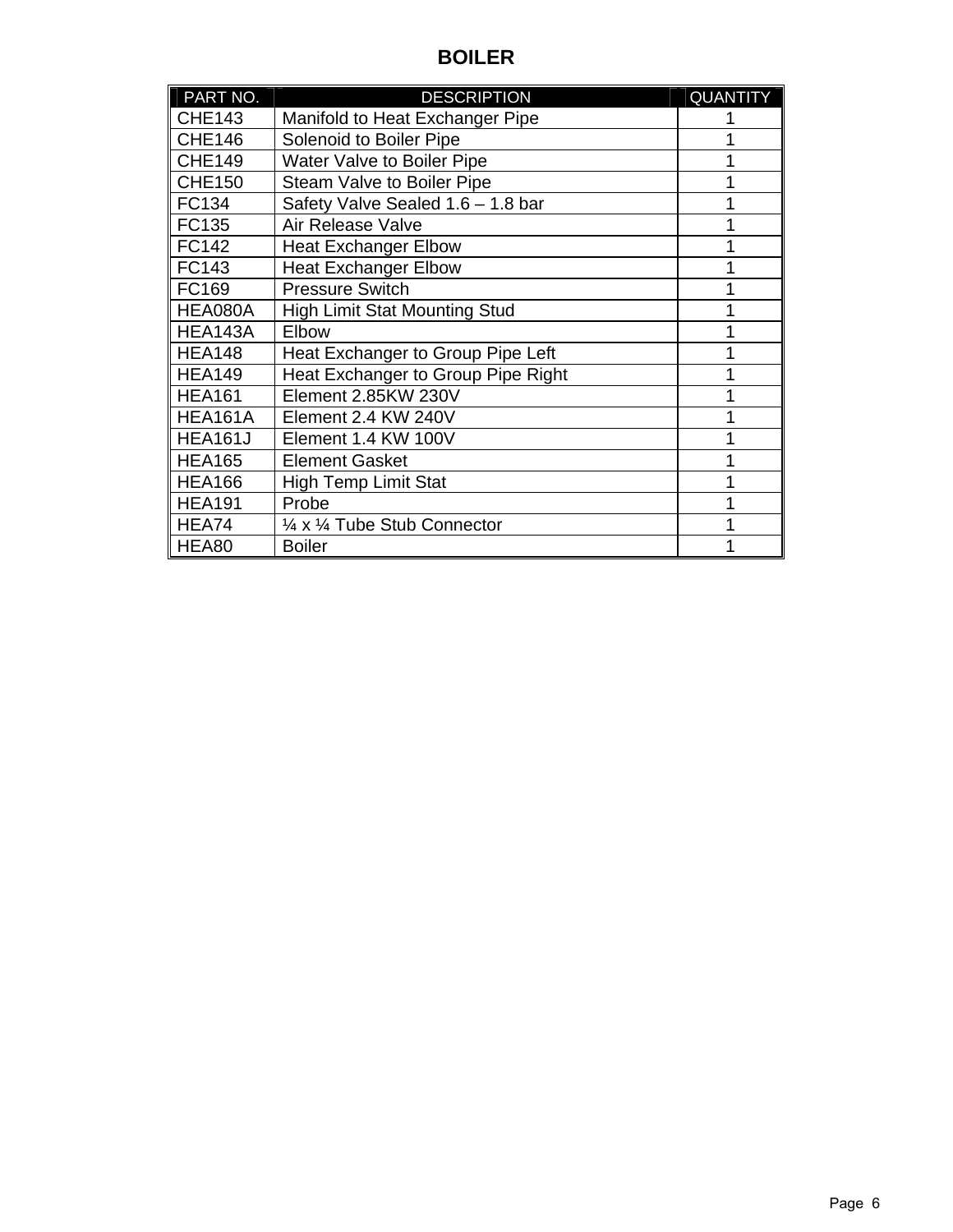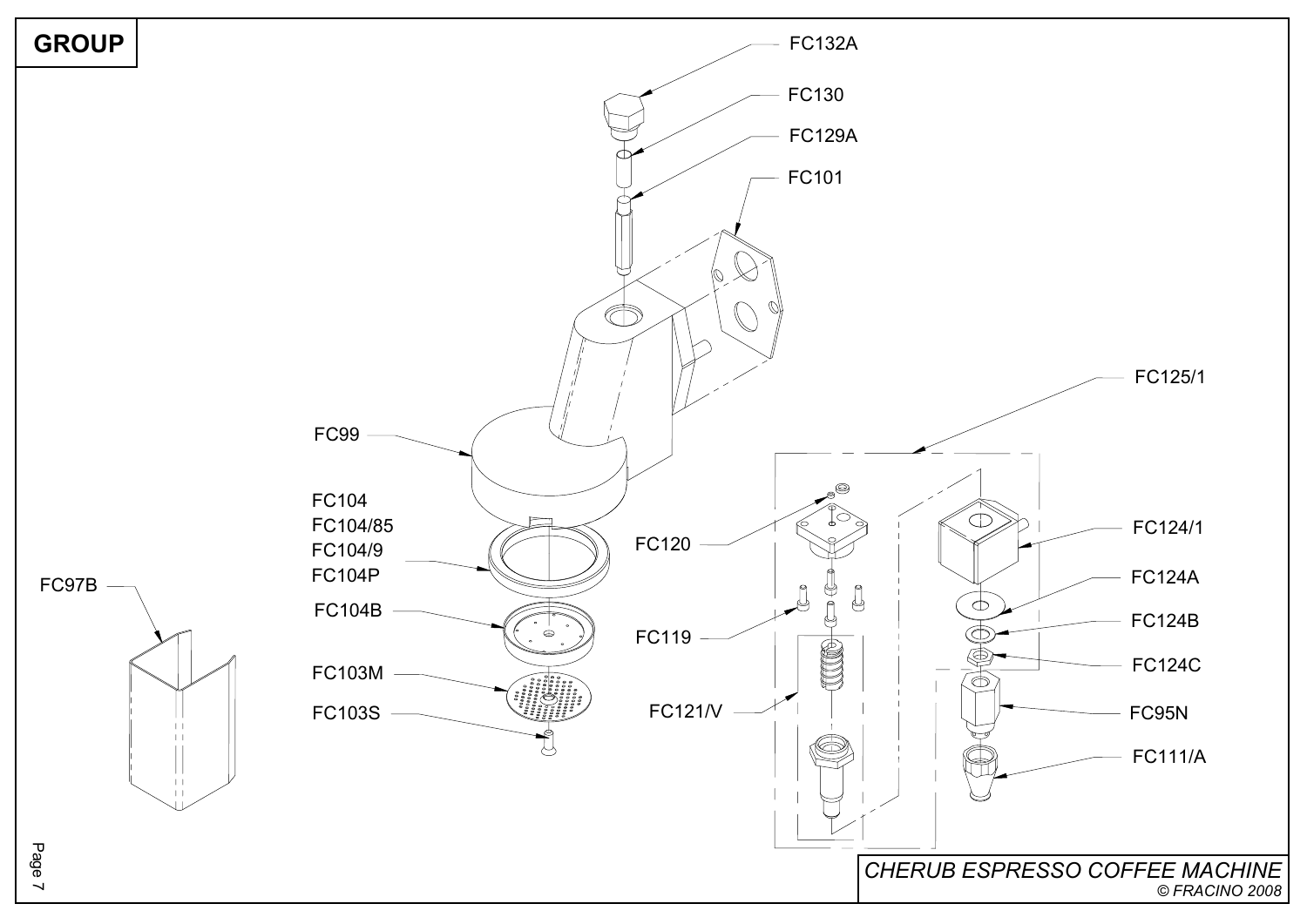### **GROUP**

| PART NO.       | <b>DESCRIPTION</b>                              | <b>QUANTITY</b> |
|----------------|-------------------------------------------------|-----------------|
| FC95N          | <b>Exhaust Fitting</b>                          |                 |
| FC97B          | <b>Group Cowl</b>                               |                 |
| <b>FC99</b>    | <b>Group Body</b>                               |                 |
| FC101          | <b>Group Gasket</b>                             |                 |
| <b>FC103M</b>  | <b>Shower Plate</b>                             |                 |
| <b>FC103S</b>  | <b>Shower Plate Screw</b>                       | 1               |
| FC104          | Filter Holder Washer (8.0mm tck)                | 1               |
| FC104/85       | Filter Holder Washer (8.5mm tck)                | 1               |
| FC104/9        | Filter Holder Washer (9.0mm tck)                | 1               |
| <b>FC104B</b>  | <b>Filter Holder Washer Locking Plate</b>       | 1               |
| <b>FC104P</b>  | <b>Filter Holder Paper Packing</b>              | 1               |
| <b>FC111A</b>  | <b>Group Exhaust Nut</b>                        | 1               |
| FC119          | <b>Solenoid Base Screws</b>                     | 4               |
| FC120          | Solenoid Base 'O' Ring                          | $\overline{2}$  |
| <b>FC121/V</b> | Solenoid Nucleus Kit (Viton)                    | 1               |
| FC124/1        | Solenoid Coil (sealed)                          | 1               |
| <b>FC124A</b>  | <b>Coil Washer</b>                              | 1               |
| <b>FC124B</b>  | <b>Coil Spring Washer</b>                       | 1               |
| <b>FC124C</b>  | Coil Lock Nut                                   | 1               |
| FC125/1        | Group Solenoid Valve complete with flying leads | 1               |
| <b>FC129A</b>  | Jet                                             | 1               |
| FC130          | <b>Filter</b>                                   |                 |
| ∥ FC132A       | <b>Top Jet Filter Holder</b>                    | 1               |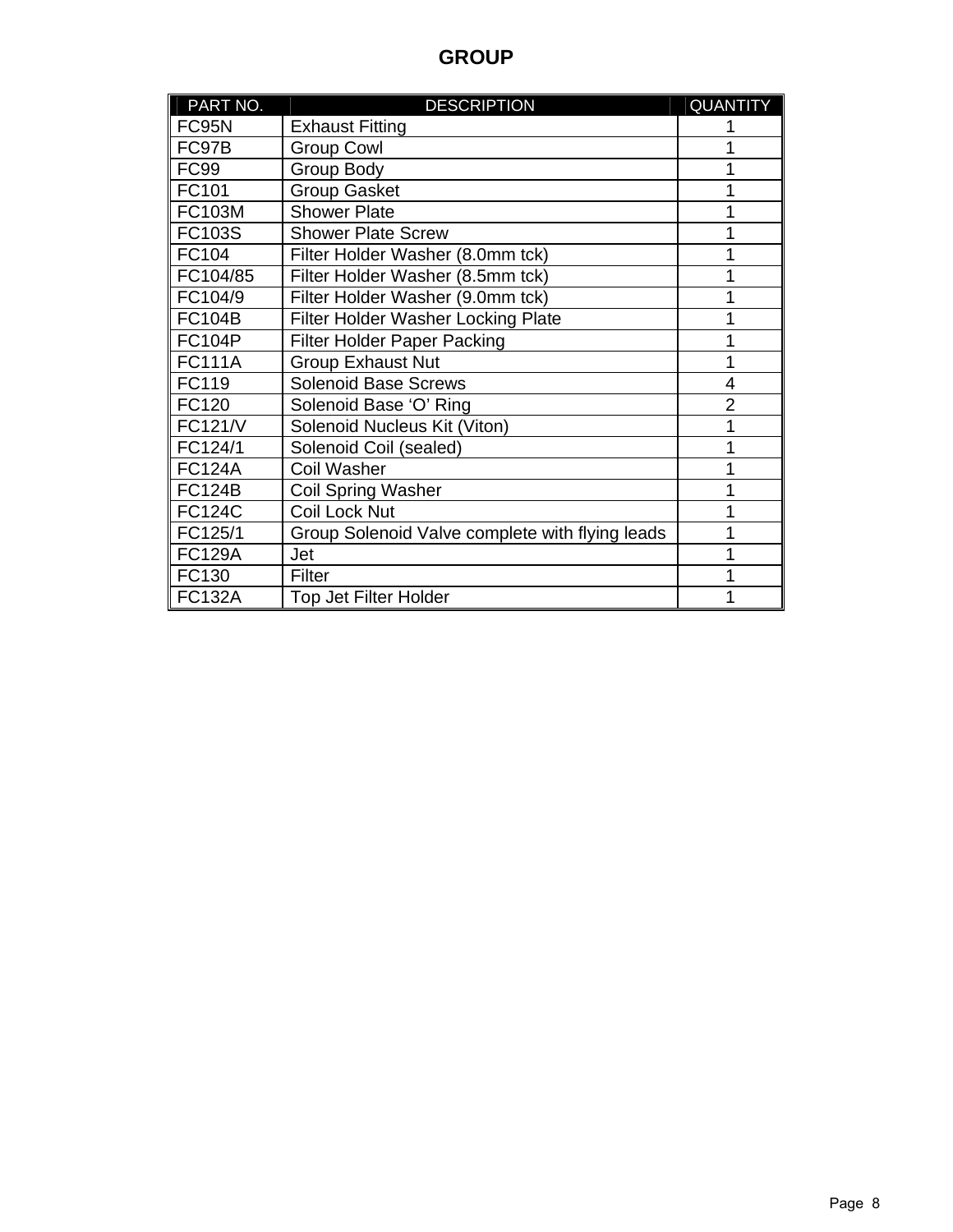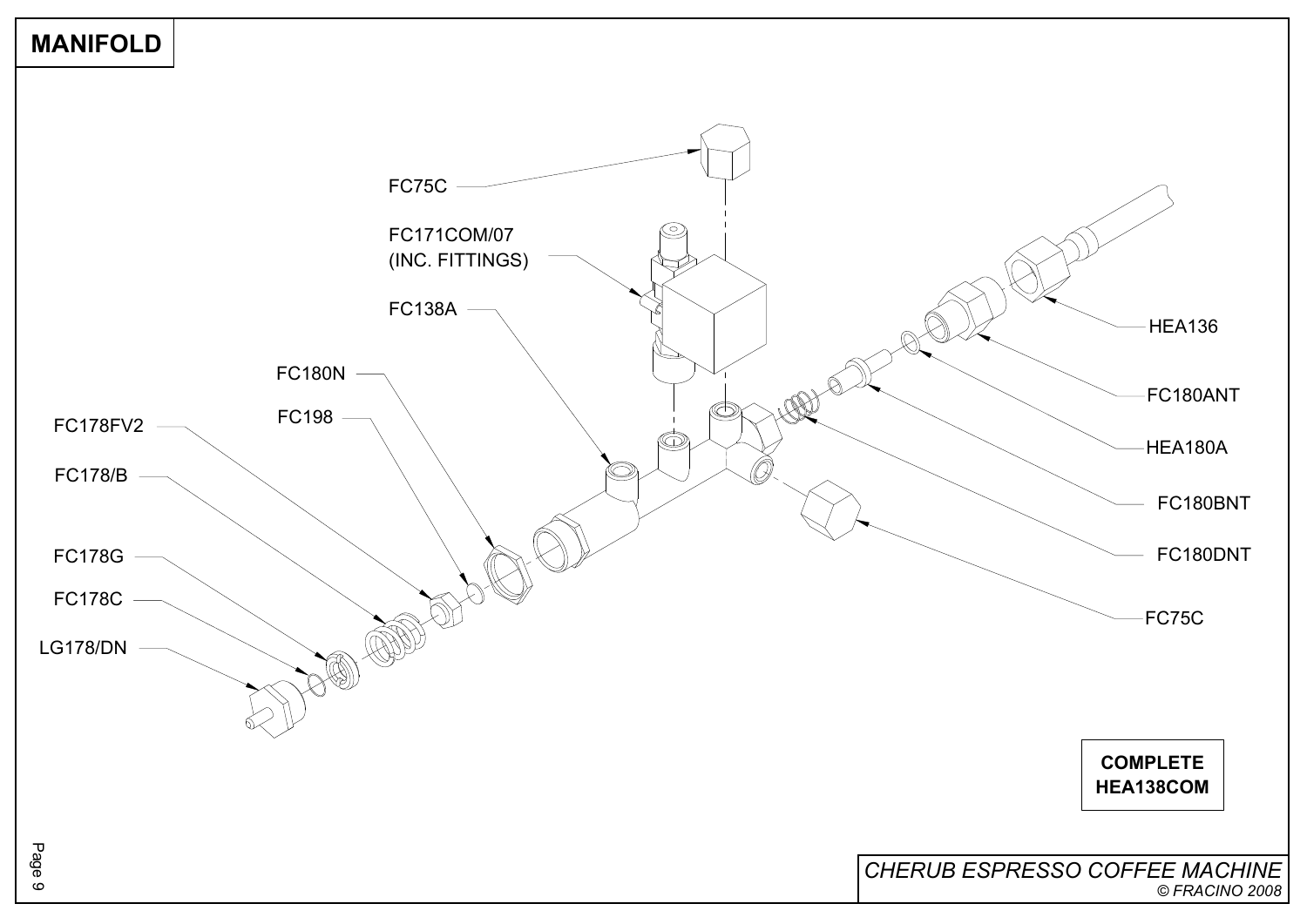## **MANIFOLD**

| PART NO.        | <b>DESCRIPTION</b>                                                                              | <b>QUANTITY</b> |
|-----------------|-------------------------------------------------------------------------------------------------|-----------------|
| <b>FC170</b>    | <b>Manual Fill Valve</b>                                                                        |                 |
| <b>FC75C</b>    | <b>Blank Nut</b>                                                                                | $\overline{2}$  |
| FC171COM/07     | Inlet Solenoid Valve (inc. fittings)                                                            | 1               |
| <b>FC178B</b>   | Spring (expansion valve)                                                                        | 1               |
| <b>FC178C</b>   | 'O' Ring (expansion valve)                                                                      | 1               |
| <b>FC178G</b>   | <b>Adjustment Screw</b>                                                                         |                 |
| <b>FC178FV2</b> | <b>Expansion Valve Jumper</b>                                                                   |                 |
| FC180ANT        | Non Return Valve Fitting                                                                        |                 |
| <b>FC180N</b>   | M20 Locknut                                                                                     |                 |
| <b>FC198</b>    | Pad Washer                                                                                      |                 |
| <b>HEA136</b>   | Braded Inlet Hose <sup>3</sup> / <sub>c</sub> Elbow <sup>3</sup> / <sub>4</sub> Straight (2.5M) |                 |
| HEA180A         | O Ring                                                                                          |                 |
| HEA180BNT       | Non Return Valve Stem                                                                           |                 |
| HEA180DNT       | Non Return Valve Spring                                                                         | 1               |
| HEA138A         | Manifold                                                                                        | 1               |
| HEA138COM       | <b>Manifold Assembly Complete</b>                                                               |                 |
| <b>LG178DN</b>  | 3/8 x 1/4 Special Fitting                                                                       |                 |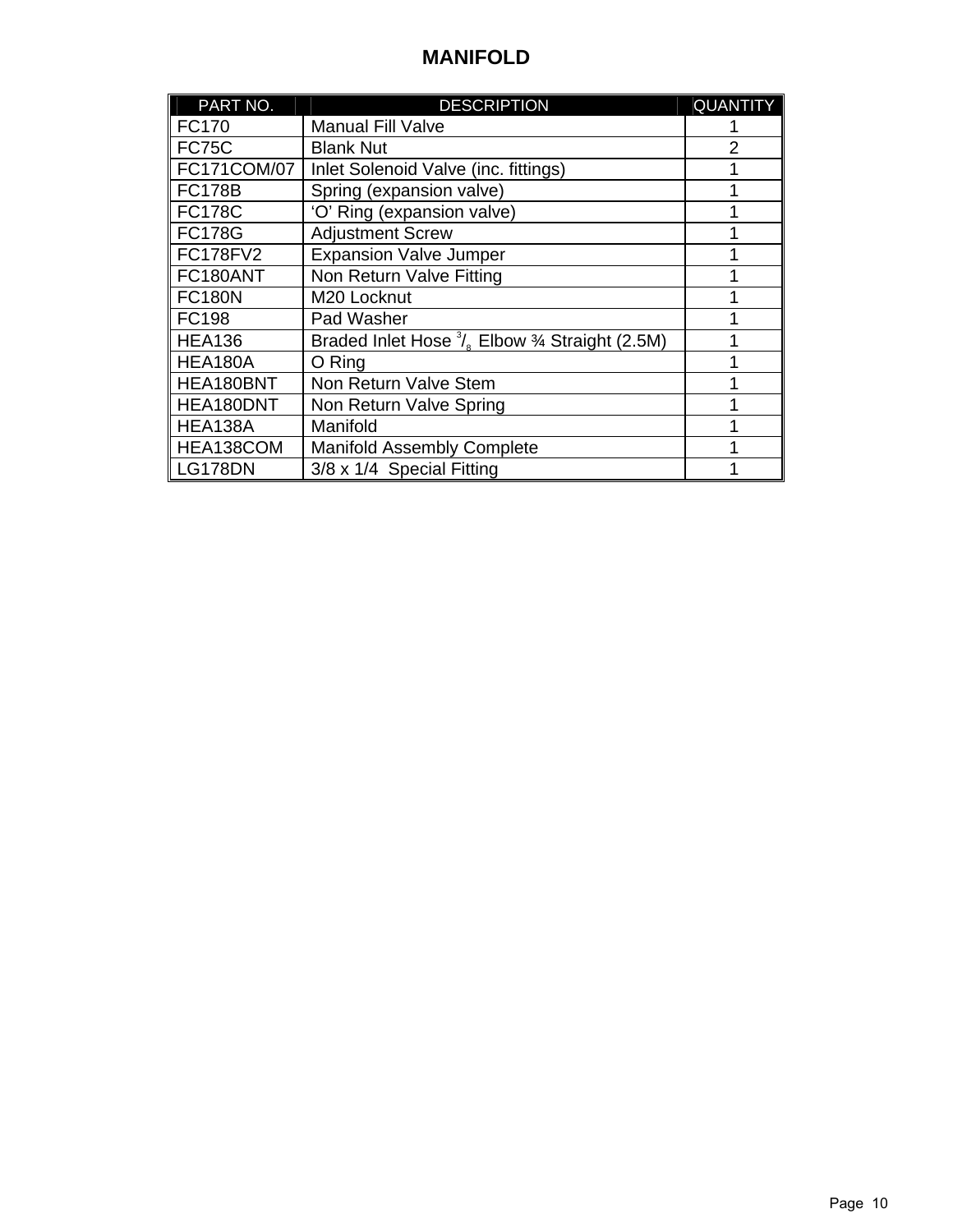